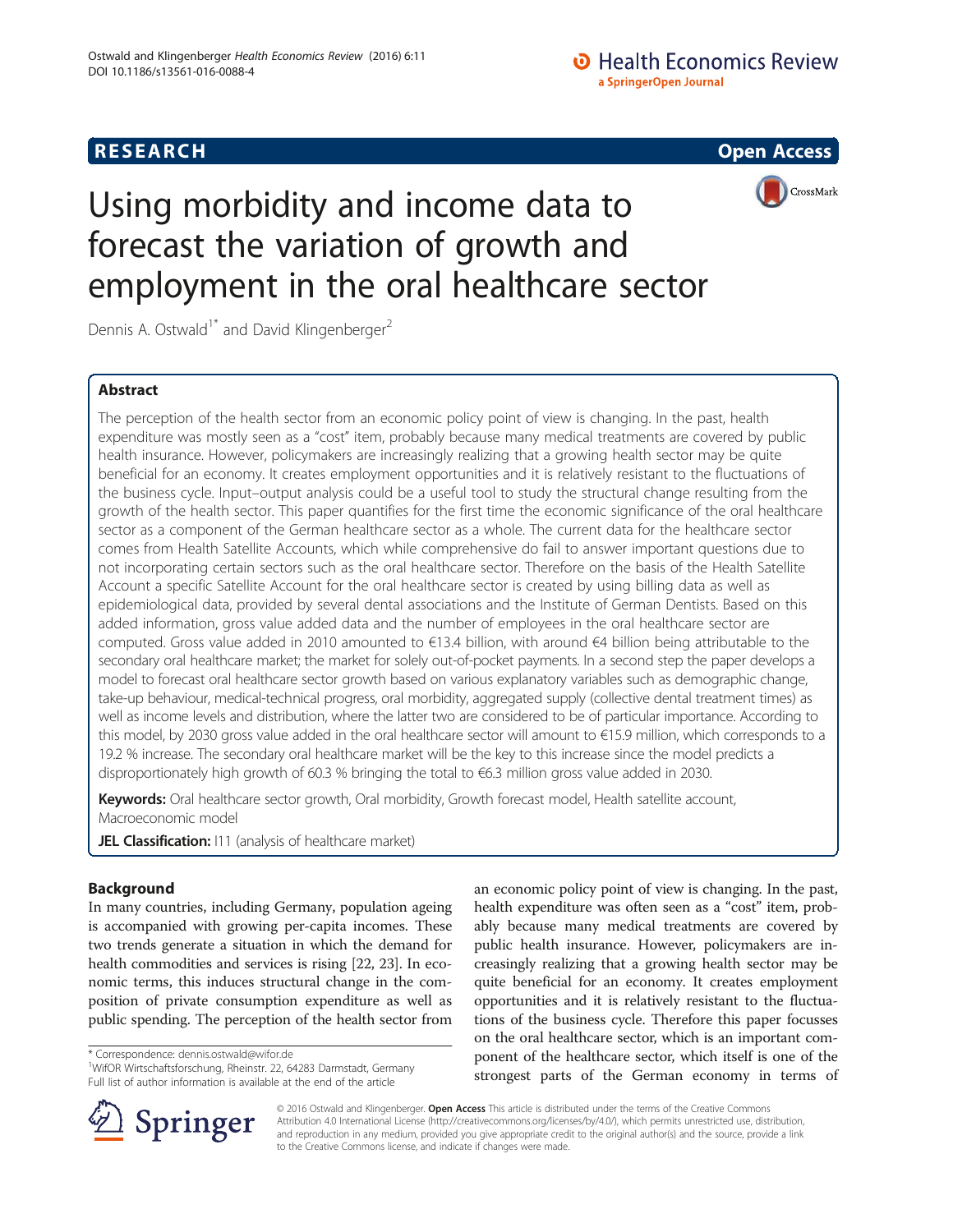volume of sales and employment [19]. The Health Satellite Account (HSA; in German: GSK) which was previously developed, on behalf of the Federal Ministry of Economics and Technology (BMWi) presents for the first time the healthcare sector in accordance with the categories used in the National Accounts (NAs; German: VGR) [10, 11, 29]. The HSA constitutes a robust statistical basis that permits a comparison of the healthcare sector with the economy as a whole or with other sectors. For instance, it showed that in 2009 the German healthcare sector accounted for some 10.7 % of the macroeconomic gross value added. In the same year approximately 14.2 % of the active population was employed in this sector. In addition, 7.3 % of all exports of goods and services were attributable to enterprises in the healthcare sector. Given the pace of medicaltechnical progress and ongoing demographic changes, above-average growth and employment may be expected in the healthcare sector [26, 32].

The HSA was established based on official healthcare sector statistics with a view to quantifying the significance of growth and employment in that sector. The figures which are considered include data from the National Accounts (NAs) and the Federal Health Monitoring System (GBE), as well as various specialized statistics published by the Federal Statistical Office. The current body of information on the healthcare sector, which while comprehensive, fails to answer some important questions; for example the significance of growth and employment in the oral healthcare sector, which unlike the healthcare sector as a whole cannot be incorporated as such in NA categories. To operationalize the published HSA figures these results were combined with and matched to billing data from the KZBV (National Association of Statutory Health Insurance Dentists), the "Bundeszahnärztekammer" (German Dental Association) as well as with epidemiological data from the Institute of German Dentists (IDZ).

As a result– based on a specific Satellite account for the oral healthcare sector –the study quantifies for the first time the significance of the oral healthcare sector as a component of the German healthcare sector. The baseline year of this model is 1996, because the required extensive billing data was only available from this point.

This contribution starts with a brief description of the key features of the German (oral) healthcare system. In the second step it sets out the conceptual framework to measure the growth and employment effects of the oral healthcare sector with a Satellite Account within the System of National accounting (SNA). Last but not least a methodology that can be used to forecast the growth and employment effects of the oral healthcare sector is discussed. Therefore the models' variables, assumptions and the underlying data sources are described. A brief outline of the principal results of the forecasting model is then given. The paper concludes with a discussion of the validity and limitations of the model.

## Organisation and financing of the German (oral) healthcare system

The German healthcare system can be characterised as a statutory social insurance model, in other words the organisation and financing of the healthcare system is based on the traditional principles of solidarity, insurance, and self-administration. The role of the federal government is limited to setting the statutory framework for healthcare.

Employees whose monthly salary is below the limit for mandatory insurance (2015: 4575 euro) are compulsory members of the statutory health insurance (Gesetzliche Krankenversicherung [GKV]). A salary above the limit for mandatory insurance gives the employee the option of becoming a member of a private health insurance company (Private Krankenversicherung [PKV]). In 2015, approximately 86 % of the population were insured with statutory health insurance, and 11 % of the population were fully insured by a private health insurance provider. In addition, there are further special systems of social protection in the form of gratifications (for civil services), free medical care (for law enforcement officials and civilian servants among others), and free healthcare provision (for soldiers).

There is a uniform contribution rate to finance the statutory health insurance which currently is 15.5 %, from which the employer pays 7.3 % and the employee pays 8.2 % of the earned income [20].

In Germany, health policy is organised as a contribution (or revenue) related expenditure policy. One main policy goal is to avoid an increase in the contribution rate of the statutory health insurance. Furthermore, the revenues are dependent on the structure of the labour force as most employees are compulsory insured in the statutory health insurance. The macroeconomic trend of decreasing labour income shares has proved to be particularly problematic. As a consequence the financial basis of the statutory health insurance is eroding and copayments by the patients are becoming more and more common.

Within the scope of standard care, those with statutory health insurance receive the necessary dental services as transfers in kind; from which there are special regulations for the reimbursement of costs. However, for the privately insured the cost reimbursement principle and the principle of contractual freedom apply, in other words the scope of the insurance chosen by the insured party and their individual risk of illness determine the level of their contributions. On the one hand, patients can freely choose their doctor. On the other hand, people have to go to a dentist once a year otherwise they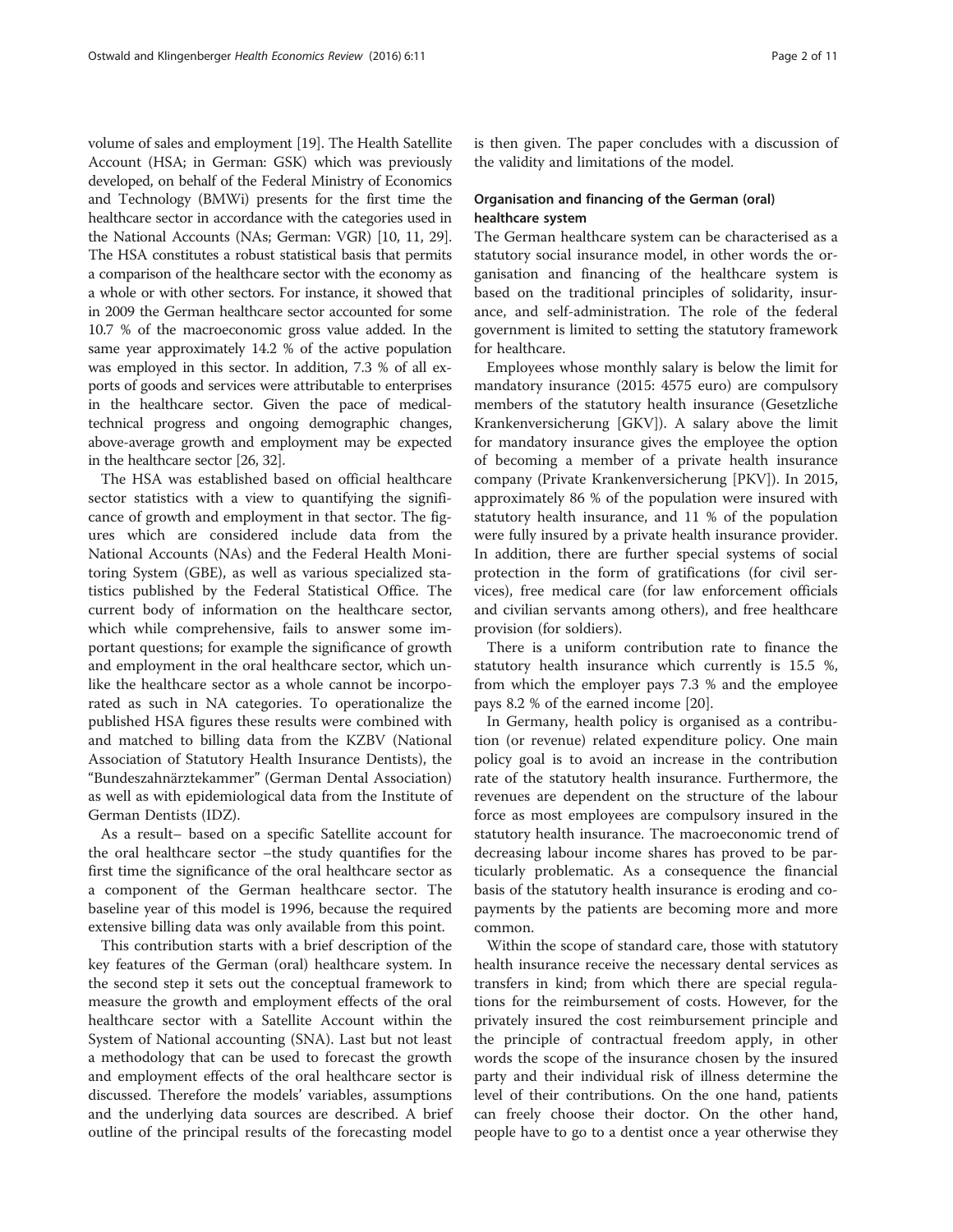lose entitlements for benefits. The starting point of the study will be based on the changing circumstances in the financing of healthcare within Germany which will be used as a basis for forecasting future sales and employment in the oral healthcare sector until 2030.

## Methods

The following sections describe the individual variables and assumptions of the oral healthcare sector quantification model, commencing with an introduction to the specific features and limits of the HSA and its potential use as a basic data resource as well as a forecasting model of the oral healthcare sector.

## Establishment of a Satellite Account in accordance with the example of the healthcare sector

Due to the increasing importance of the healthcare sector, the HSA was developed under a research project conducted on behalf of the Federal Ministry of Economics and Technology (BMWi) with a view to analysing the overall effects of that sector based on the National Accounts (NAs). The Satellite Account for the healthcare sector in Germany was established in 2009 [10, 11,] and has been developed every year [1, 13, 29].

The HSA was developed because the Federal Statistical Office's regular publication of its Health Expenditure Account (GAR) only showed final demand in Germany, but not the significance of the healthcare sector in terms of growth and employment, given that the sector is increasingly funded by households directly.

The HSA comprised of setting out the definitions of the various segments of the healthcare sector. The organisation of the healthcare sector is generally far from being a pure "market", since prices are negotiated between institutions and legislated by so-called remuneration agreements. In this respect price fluctuations do not follow the laws of supply and demand. Herder-Dorneich describes the German healthcare system as a "quasi-market system" in which limited medical and technical competition is allowed for statutory and private (reimbursement) insurances [12]. Therefore in this paper the authors distinguish between the primary oral healthcare sector and the secondary oral healthcare market.

In the HSA the healthcare sector was divided into groups of accounts, such as production accounts (including a derived workforce account) and input–output (I/O) tables of the NAs. These accounts break down the healthcare sector by supply, demand and distribution. Due to this it is possible to show the production values, gross value added, intermediate inputs, exports and imports, and number of workers for each production segment of the healthcare sector.

The development of the HSA thus provides a firm definition of the healthcare sector as a basis for statistical analysis of its macroeconomic significance. Furthermore, the HSA for the first time identifies and describes the healthcare sector's contribution to growth and employment and its economic interdependencies within the economy as a whole [29].

## Creating an Satellite Account for the oral healthcare sector

Satellite analysis have earned growing interest in research throughout the recent years. As the common national accounts are able to give quite a good overview of the main key data concerning the economy in consideration and about conceptual interconnectedness between the existing sectors, Satellite Accounts enable to answer more detailed questions about single areas of interest or – to be more specific - overlapping sectors of the economy.

Single areas of interest in terms of their economic performance and the impulses erupting from it, which are of political concern, are most often not pictured in National Accounts. The goal of Satellite Accounts is thus to picture the performance of cross-sectorial branches in the economy, which are of political concern. In order to illustrate the fact, that Satellite Accounts are already state of the art in the field of input–output-calculations, the following definition for Satellite Accounts is taken from SNA (1993) [33, 34]:

'Satellite Accounts or Systems generally stress the need to expand the analytical capacity of national accounting for selected areas of social concern in a flexible manner, without overburdening or disrupting the central system.'

The aim of this publication is to use morbidity and income data to forecast the variation of growth and employment based on a specific Satellite Account for the oral healthcare sector. The analysis of the growth and employment effects of the oral healthcare sector in the same way as the HSA is not possible. This is because the goods and services specific to the oral healthcare sector cannot be distinguished clearly within the current classification used to define the healthcare sector. The reason is that the oral healthcare sector is located in different classifications of the healthcare sector. As an example the dental industry is part of the medical-technological goods. Hence the HSA methodology cannot simply be transposed to the oral healthcare sector without the need for certain intermediate calculations. The calculations would lead to the disaggregation of the statistical classifications to the needs of the oral healthcare sector.

To portray the significance of the oral healthcare sector in terms of growth and employment, a calculation model for quantification of the sector was developed. For this purpose the goods and services of the oral healthcare sector were disaggregated with the help of several primary statistics. The primary data included billing data from the KZBV [National Association of Statutory Health Insurance Dentists] (statistics on individual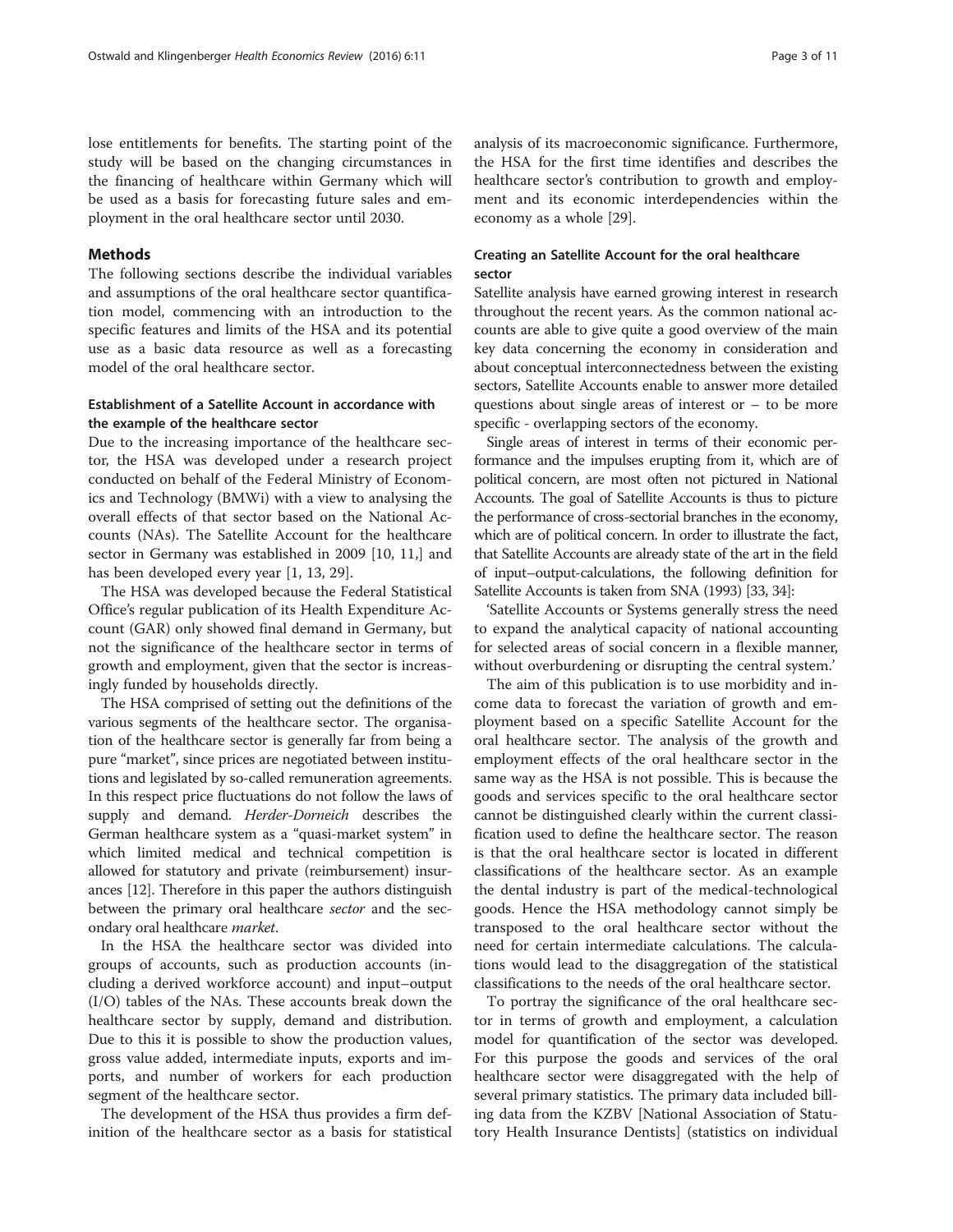treatment items/BEMA<sup>1</sup>), the results of the GOZ<sup>2</sup> analysis carried out by the "Bundeszahnärztekammer" [German Dental Association] and the KZBV, and the basic epidemiological data for the oral healthcare sector (IDZ Oral Health Studies DMS I to IV) [25].

## Segmentation of the oral healthcare sector

With the aid of additional data, the individual segments of the oral healthcare sector – e.g. dental practices, dental technology, dental supplies, conservative dentistry, prosthetic dentistry, etc. – can be identified and categorized by sales and expenditure categories. This systematization is necessary to permit differentiated analyses, with an example being different rates of variation in individual segments. Next, a first stage definition of the oral healthcare sector is conducted in accordance with the approach used to establish a Satellite Account.

As with the layered model of the healthcare sector [14, 27], the oral healthcare sector is divided into three layers (see Fig. 1):

- » The *first layer* the core of the model comprises the dental-practice segment. It includes all treatments carried out directly on patients at outpatient dental practices.
- » The second layer is the dental-technology segment. This is deemed to include both practices' own laboratories and commercial dental laboratories.
- » Finally, the third layer relates to the retail trade in oral health products – i.e. dental and oral care products as broadly defined [18].



In addition to the breakdown of the oral healthcare sector by segments, analysis on the basis of goods and funding is possible. The four-field breakdown of the oral healthcare sector is shown in Table 1 below [11, 29].

With the four-field breakdown shown above, goods and services/treatments can be divided, firstly, into a core segment and an extended segment. The core segment of the oral healthcare sector comprises goods as defined in the Health Expenditure Account. This primarily includes treatments provided by dental practices under the heading of standard care. The extended segment of the oral healthcare sector also includes "new" oral-health-related goods purchased on the basis of a subjective decision (a request for a given type of care).

Secondly, in accordance with this approach, goods and services/treatments can also be distinguished by their funding and are assigned to either the primary oral healthcare sector or the secondary oral healthcare market. Whereas goods and services/treatments belonging to the primary oral healthcare sector are funded primarily by the statutory health insurance scheme (GKV), private health insurance (PKV) or public funds – that is, from contributions and taxes – the secondary oral healthcare market is composed solely of direct consumer spending by households in the form of out-of-pocket payments. The distinction has been chosen for methodological reasons, from which the main reason is that the same distinction is used in the HSA. In fact, many standard treatments are co-financed by insurances and households. Statistically speaking, both sectors are related to each other and the sales trend in both sectors shows some evidence for a complementary relation.

The services offered on the secondary oral healthcare market are part of the "want dentistry", they did not fall under the category of individual health services (IGEL-Leistungen), because the patient only has to pay the additional costs beyond standard care, but not the costs as a whole.

In the second stage, the oral healthcare sector was quantified on the basis of the available primary and secondary data. In this paper, the dental-practice segment – i.e. the core segment of the layered model, was first quantified by the Federal Health Monitoring System (GBE), which included the Healthcare Expenditure Account, billing data from the KZBV, the data sets of the GOZ analysis and the data held by the IDZ [18].

In this research approach, the calculations concerning the HSA in Germany have been disaggregated by using the primary statistics of the oral healthcare sector. Stating that based on the treatment items billed in accordance with the BEMA and GOZ, the determination of the annual volume of sales in the dental sector and the structure of those sales was generated and implemented in the methodological approach of the HSA. Secondly,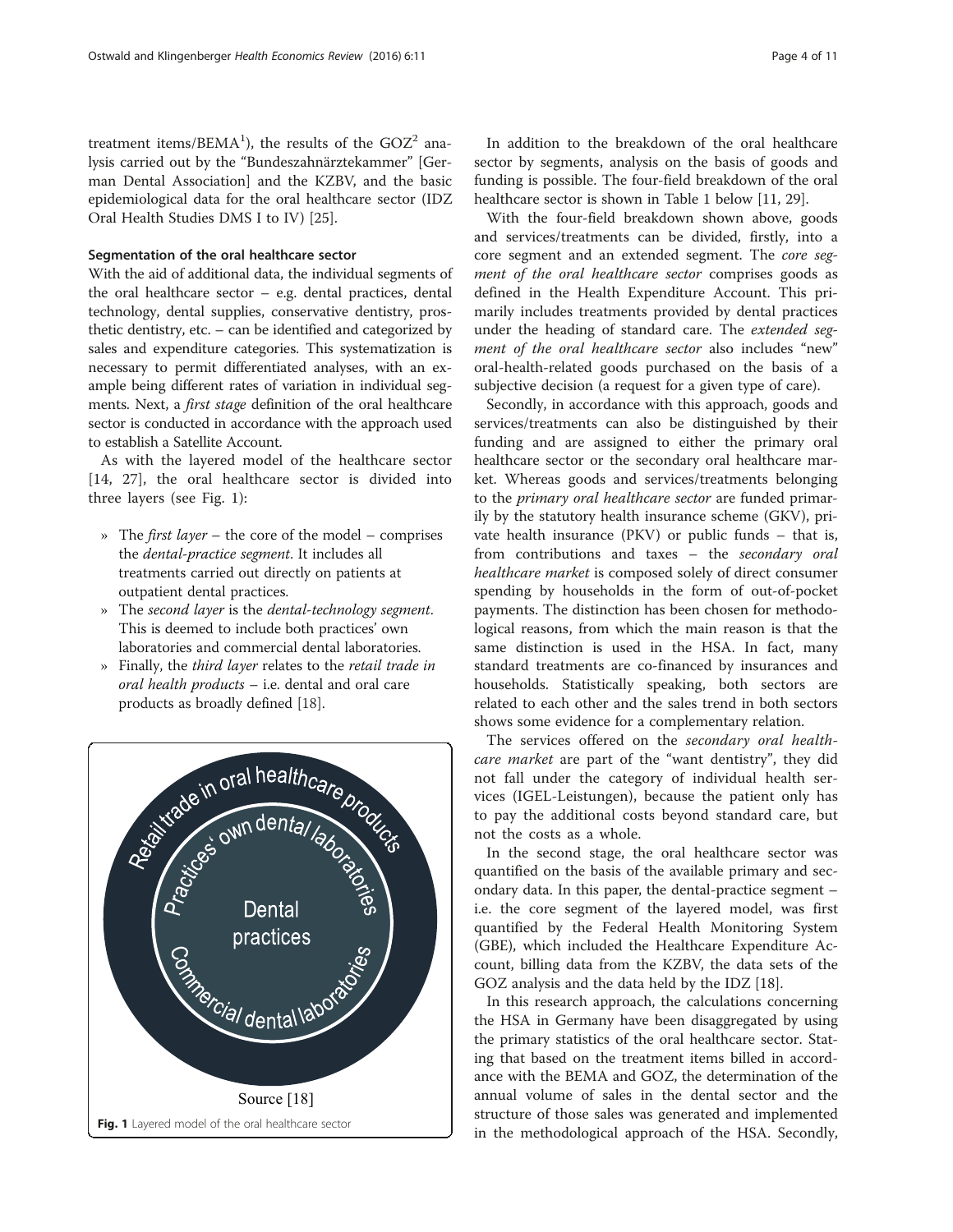|  |  |  |  |  |  | <b>Table 1</b> Four-field breakdown of the oral healthcare sector |
|--|--|--|--|--|--|-------------------------------------------------------------------|
|--|--|--|--|--|--|-------------------------------------------------------------------|

| Breakdown by funding                                                                      |                                                                                                |  |  |
|-------------------------------------------------------------------------------------------|------------------------------------------------------------------------------------------------|--|--|
| First Oral Healthcare Market                                                              | Second Oral Healthcare Market                                                                  |  |  |
| Private or statutory health insurance schemes<br>(comprehensive insurance or state funds) | Private funding (consumer spending)                                                            |  |  |
| e.g. standard treatment in dental and orthodontic                                         | e.g. professional tooth cleaning (PZR); orthodontic<br>treatment for adults ("want dentistry") |  |  |
|                                                                                           |                                                                                                |  |  |
| e.g. necessary bite correction appliances                                                 | e.g. tooth bleaching, veneers, toothpastes, dental<br>floss, manual and electric toothbrushes  |  |  |
|                                                                                           |                                                                                                |  |  |
|                                                                                           | practices ("need dentistry")                                                                   |  |  |

Source: Own diagram based on Henke et al. [11, 28]

the figures for individual treatment items together with the GOZ analysis permit in-depth secondary statistical evaluations. To summarize, in this approach we used primary statistics of the oral healthcare sector to locate the goods and services within the HSA to calculate impact of the oral healthcare sector to growth and employment to the German GDP. To improve our calculation we used statistics of dental registrations and empirically proved time requirements estimates for dental care to forecast the supply side in a proper way [24]. In addition, the forecast of value added and employment figures are based on assumptions regarding the variation of oral morbidity, for example the DMS IV Oral Health Study.

## First results of the Satellite Account for the oral healthcare sector as the basis of a macroeconomic forecast model

The data sources outlined above can be used to calculate the volume of sales in the dental-practice segment of the oral healthcare sector, which can be broken down by treatment types for the period 1996 to 2008. The table below shows the breakdown of the individual dental-practice segment subgroups to be analysed, together with the corresponding treatment types where data is available. (Table 2).

There is a significant difference between the dentalpractice segment (layer 1) and the dental-technology segment (layer 2). While patients account directly for the entire range of treatments and services provided by the

| Group                                              | Treatment types                                                                                                                                                                                                                                                                                                                                                                               |  |  |  |  |
|----------------------------------------------------|-----------------------------------------------------------------------------------------------------------------------------------------------------------------------------------------------------------------------------------------------------------------------------------------------------------------------------------------------------------------------------------------------|--|--|--|--|
| Conservative dentistry segment (including surgery) | Subgroups: conservative treatments (KONS) and periodontology (PAR):<br>$\cdot$ BFMA:<br>o General, conservative and surgical treatments<br>o Periodontal treatments (excluding jaw fracture)<br>$\cdot$ GOZ:<br>o General dental treatments<br>o Conservative treatments (excluding crowns)<br><b>o</b> Surgical treatments<br>o Treatments for pathology of the oral mucosa and periodontium |  |  |  |  |
| Prosthetic dentistry segment                       | Subgroup: Prosthetics:<br>$\cdot$ BEMA:<br><b>o</b> Prosthetics<br>$\cdot$ GOZ<br>o Prosthetic treatments<br>o Crowns (from "Conservative treatments")                                                                                                                                                                                                                                        |  |  |  |  |
| Other segments                                     | Subgroup: Other:<br>$\cdot$ BFMA<br><b>o</b> Orthodontics<br>$\cdot$ GOZ<br>o Prophylaxis<br>o Orthodontic treatments<br>o Fitting of occlusal appliances and bite guards<br>o Functional analysis and therapy<br>o Implantology treatments<br>• Scale of Fees for Medical Practitioners (GOÄ)                                                                                                |  |  |  |  |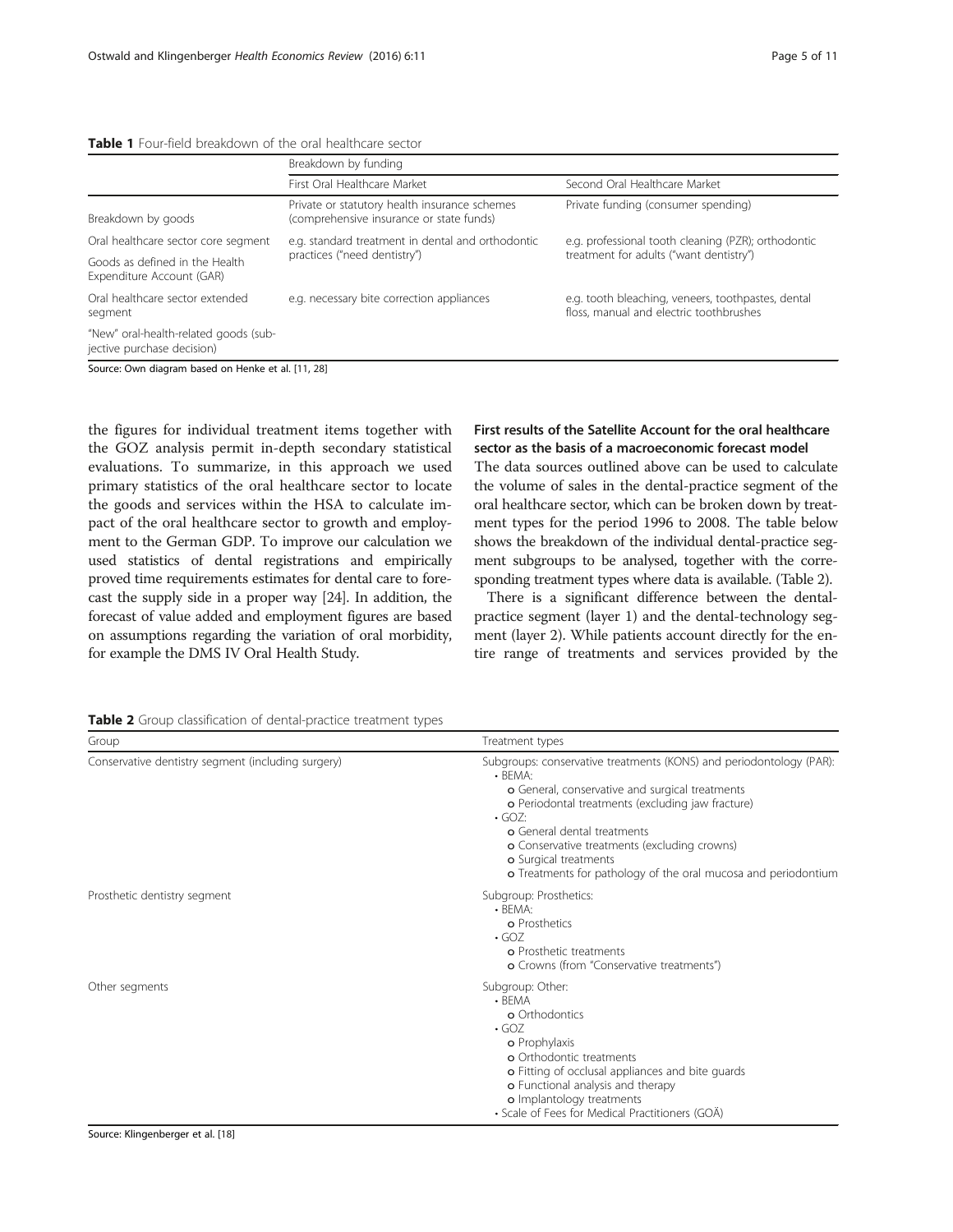dental-practice segment, the role of dental technology is confined to supporting dental-practice activity in individual classes of treatment, such as prosthetics, implantology or orthodontics. Hence the demand for dental-technology goods and services is determined by the volume of dentalpractice activity in these fields. For this reason, the main focus of the model is on forecasting the growth in the dental-practice segment. Finally, statistics on the variation of sales of oral health products were used to estimate the volume of sales in layer 3 [11, 16].

The growth of the oral healthcare sector is deemed to be represented by the gross value added actually achieved. Gross value added is composed of the volume of sales or expenditure, less intermediate inputs, the growth of value added being determined in accordance with actual resource allocation and actual variation of productivity [9].

By using sales and expenditure categories for the oral healthcare sector, the macroeconomic parameters of "gross value added" and "intermediate inputs" are derived from the Health Satellite Account. The intermediate-input ratios applicable to comparable goods from the HSA are used for this purpose. The number of workers is calculated in the same way, using goods-specific productivities of labour from the HSA as auxiliary variables (proxies). A second step comprises of validation, by comparing the resulting numbers of workers<sup>3</sup> in the oral healthcare sector by means of the Federal Statistical Office's Healthcare Labour Force Account (GPR).

This approach permits detailed analysis of the oral healthcare sector. In addition, the oral healthcare sector can be analysed as shown in Table 1. The four-field breakdown of the oral healthcare Sector illustrates the possibility to analyse the sector in terms of both goods and type of funding the same way the HSA does.

Table 3 illustrates the variation of gross value added and numbers of workers for each layer of the oral healthcare sector in 2010.

Table 3 Gross value added and numbers of workers in the oral healthcare sector in 2010

| Oral healthcare  | Gross value added (million $\epsilon$ ) Workers (thousands) |        |  |  |
|------------------|-------------------------------------------------------------|--------|--|--|
| sector           | 2010                                                        | 2010   |  |  |
| Layer 1          | 9 0 7 6.84                                                  | 382.20 |  |  |
| of which 2nd OHM | 2 232.90                                                    |        |  |  |
| Layer 2          | 3 408.04                                                    |        |  |  |
| of which 2nd OHM | 838.38                                                      |        |  |  |
| Layer 3          | 890.75                                                      | 27.36  |  |  |
| of which 2nd OHM | 890.75                                                      |        |  |  |
| Total            | 13 375.63                                                   | 409.56 |  |  |
| of which 2nd OHM | 3 962.03                                                    |        |  |  |

Source: own figure based on [19]

## Development of a forecasting model on basis of the Satellite Account

The forecasting model is based on the specific Satellite Account for the oral healthcare sector used to quantify the impact of the oral healthcare sector in the Future. The extension is based on using additional primary data besides macroeconomic indicators. The future growth and employment effects of the oral healthcare sector depend on a number of parameters that form the conceptual framework of the model. The following description begins with an outline of the explanatory (statistically independent) variables of the regression model. These variables have a determining effect on the (statistically dependent) variables of the regression model that are to be explained.

#### Determinants of growth – explanatory variables

For the purposes of the forecasting model, the following explanatory variables for growth in the oral healthcare sector were identified:

- » oral morbidity
- » demographic change [2, 3],
- » changes in demand [12],
- » income levels and distribution [24], and
- » medical-technical progress [4].

Morbidity describes the incidence of a specified pathology in a given group of subjects over a defined period. Morbidity incidence increases with age, resulting in a greater demand for healthcare services later in life [2, 7].

Therefore the ageing of society is subsumed in the concept of demographic change results in additional demand. Ageing is attributable to increased life expectancy coupled with a low or gradually falling birth rate. The number of older people will decrease over the long run, but within the year 2030 the number of the cohort between 65 and 80 years old people (the babyboomer generation) will increase [4]. As a result the "demand" impact of this generation will influence the oral healthcare sector within this period of time significantly [8, 35, 36]. Other growth factors come from an increasing awareness of health issues and consequent changes in the population's demand for services. The significant increase in dental awareness was observed in recent times is a particular stimulant of growth. The rising demand for example for aesthetic dentistry bodes well for growth of the second oral healthcare market in particular.

Another vital parameter for the oral healthcare sector in this connection is *income*. In an ageing society the retirement pensions are becoming more and more important, hence this is having an impact on income distribution [30]. To summarize not only the level of income but also its variance is important to forecast the impact of the oral healthcare sector.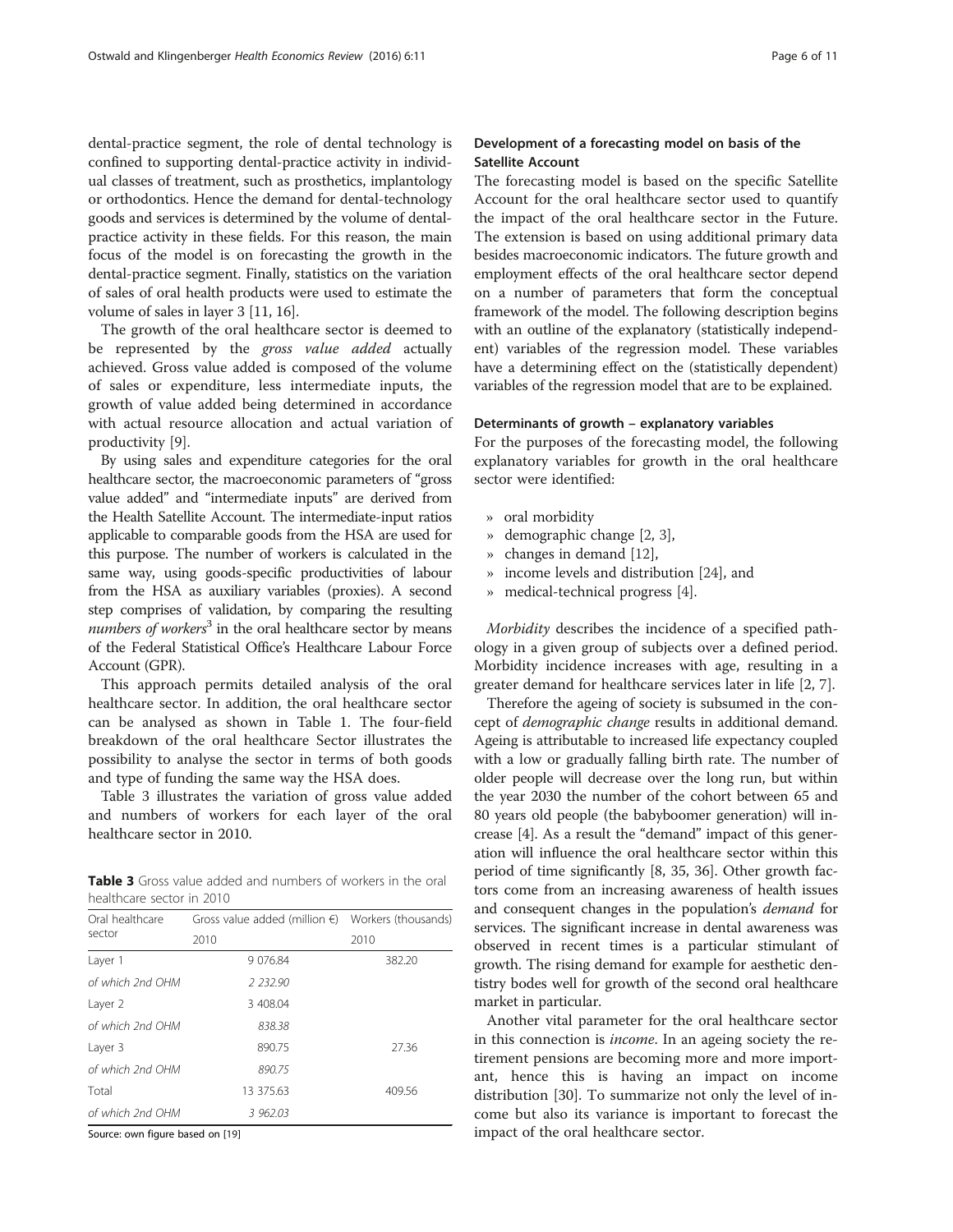The extent of *medical-technical progress* is as a rule assessed by the proportion of the total volume of sales accounted for by new or improved products and techniques, R&D expenditure or the number of patent applications. In the context of modelling, technical progress can ultimately be assessed only in accordance with the variation of labour productivities [26].

The following sections address in more detail the two principal parameters, or explanatory variables; morbidity and income, and demonstrate their effect on the variation of growth in the oral healthcare sector. It is necessary to mention, that only two explanatory variables are described in detail. Our methodical approach consists of extended time series-analysis to estimate a status quo forecast. By using an extended time series for the supply and demand side, the model considers changes in the oral health care system over the last couple of years, like structure of expenditures, revenues or the institutional and socioeconomic setting. As example the increase of expenditures because of the increasing number of dentists as a sign of supply induced demand is considered.

### Morbidity and forecasting oral morbidity

Oral morbidity is the occasion for activity in the dentalpractice (layer 1) and dental-technology sectors (layer 2). The dental industry is made up of the "latent treatment requirement" which is defined as a condition that accrues over time thus lowering the health related utility of an individual, although no treatment has yet been given. When a dental treatment is taken up in the professional care system, this constitutes a manifest demand. Hence the latent treatment requirement determines the manifest demand for treatment in the oral healthcare sector.

Oral Morbidity (and the latent treatment requirement) is the reason for activity in the dental-practice or dentaltechnology sector therefore, assumptions concerning its variation are essential for the purposes of a calculation or forecasting model. With regard to the variation of oral morbidity, the focus is then on three major (epidemiological) clinical pictures of dental caries, periodontitis, and tooth loss [18].

It is also important to keep in mind that the variation of oral morbidity – and hence also the latent treatment requirement and manifest demand. This is crucially determined by changes in demographic structure, because the incidence of oral pathology varies significantly with age [25]. So the ageing of the population has implications for oral health. The continuous trend of "caries decline" has been attributed to preventive care [21]. The growing number of older adults who have retained their natural dentition into advanced old age has created the assumption, that for the case of oral health the "compression of morbidity" thesis is appropriate [5, 15, 17]. For this reason, information on demographic change must also be included in the consideration of morbidity.

Oral morbidity forecasts are drawn up on using the available data resources integrating them into the model as a primary explanatory variable. The relevant morbidity data was taken from the Fourth German Oral Health Study (DMS IV), a large-scale population-representative crosssectional study. A total of four population-representative cross-sectional studies with a social-epidemiological research design have been issued for Germany to date. The health surveys, covering a 16-year period, record the core prevalence of caries decline, periodontal pathology and tooth loss, including levels of dental treatment, which were then used for target projections up to 2030. The target projections themselves were generated from a retrospective consideration of the relevant morbidity trends (from 1989/ 92 to 2005) at national level [18]. The DMS studies also allow for demographic change, by recording morbidity separately for different age cohorts [25].

#### Income growth and distribution

In the primary healthcare sector, income substantially influences the funding of the statutory health insurance scheme, and hence the level of insurance benefits offered. Income carries greater significance in the secondary healthcare market, since the healthcare goods and services available on this market are by definition funded privately. Income operates as a consumption-limiting factor, which exerts a decisive influence on the manifest demand for health-related goods and services on the secondary healthcare market [19].

Income is described in two ways; by its per capita variation and by its variance. The effect of the income parameter is accounted for in the model by the construction of the explanatory variable "distributionadjusted per capita gross domestic product". The construction of this explanatory variable is based on a mathematical combination of two data series [18].

The *first data series* represents nominal gross domestic product in relation to the relevant population size for the period 1996 to 2030. Average annual growth of per capita nominal gross domestic product (GDP) is recorded for the period 1996 to 2009 and extrapolated conservatively to 2030 for forecasting purposes. Next, 1996 is taken again as the baseline year for the data series (index  $= 1$ ). Hence the first data series represents the long-term variance of per capita nominal gross domestic product, with a baseline year of 1996 [18].

The second data series represents the variation of unequal distribution of incomes for the period 1996 to 2030. A suitable parameter for this purpose is the Gini coefficient (GC) applied to net household incomes. In the case of a completely equal distribution of income the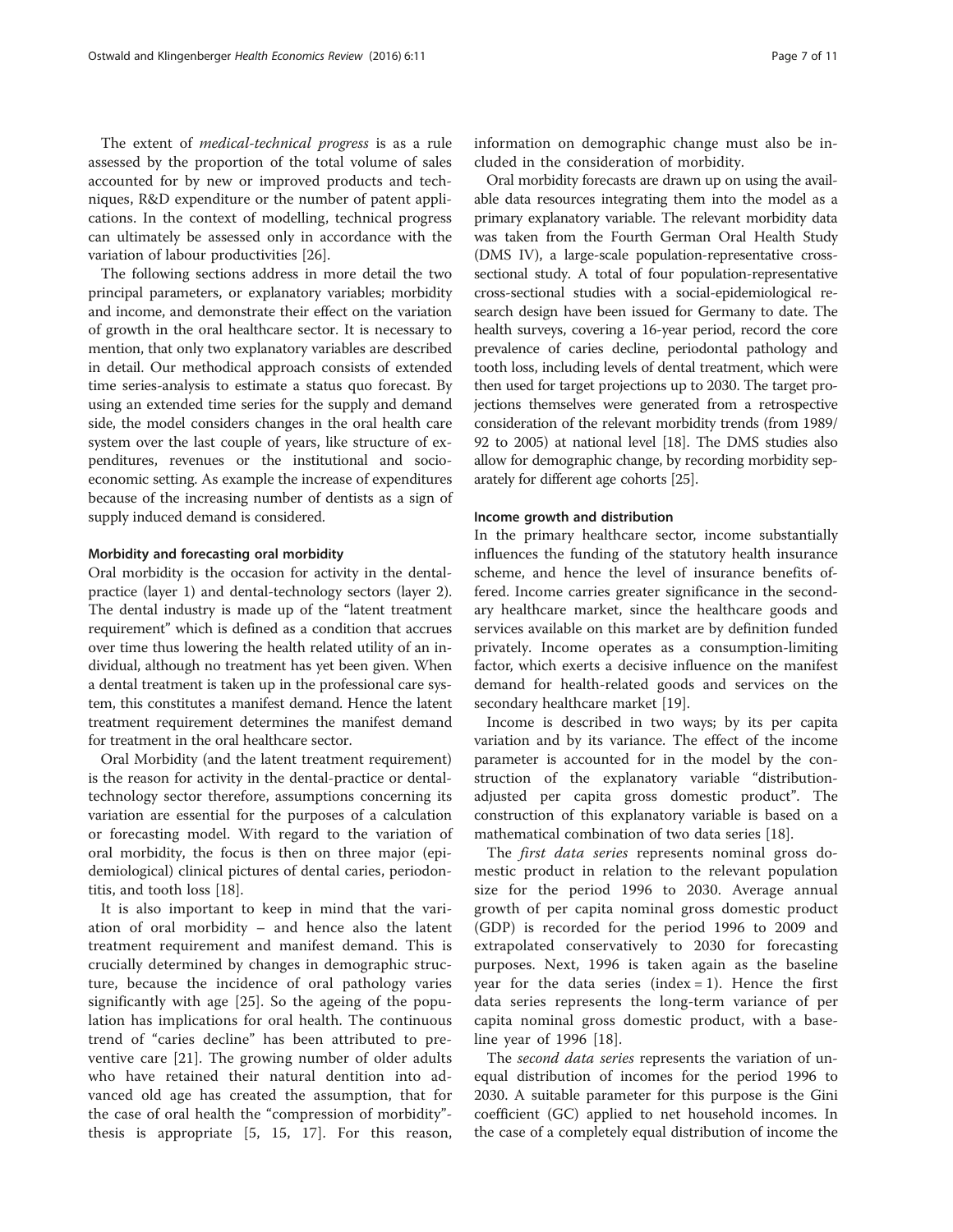GC assumes a value of 0, whereas its value is 1 when the distribution of incomes is completely unequal. Historical data availability is excellent, so that the long-term variation of the measure of distribution can be derived from a time series consideration [6, 31]. However, the inverse Gini coefficient (IGC) is better suited for the purpose of combining the two data series that represent the incomes parameter. The IGC is obtained by subtracting the Gini coefficient from 1 for each historical data point. If the Gini coefficient increases with time – indicating increasingly unequal income distribution – the IGC decreases correspondingly. To ensure consistency between the two data series, a baseline value of 1 in 1996 is assumed for the IGC. The long-term variation of the IGC as thus defined is established for the period 1996 to 2009 using a linear regression calculation and extrapolating it up to 2030 for forecasting purposes. The second data series thus represents the long-term variation of the IGC, with a baseline year of 1996 [18]. Unfortunately the data consistency before 1996 is not given, due to the fact that there have been changes in reporting the data.

The income parameters are derived by linking the two data series described above, thus allowing the explanatory variable "distribution-adjusted per capita gross domestic product" to be calculated. Finally, the percentage variations of this variable referred to the baseline year 1996 are incorporated in the model [18]. The result is shown in Table 4.

## Forecasting the growth and employment effects as a three-stage process

The aim here is to forecast the volume of sales in the oral healthcare sector for the period 2009 to 2030 by applying a regression calculation. Using the historical data for the segments mentioned above, forecasting of the oral healthcare sector is conceived as a three-stage process. The variation of the dental-practice segment (layer 1) is forecasted first, subsequently the variation of the dentaltechnology segment (layer 2) is calculated. Then the retail trade in oral care products (layer 3) is considered.

The procedure for calculating the volume of sales by means of explanatory variables is presented below.

Extensive billing data for the period 1996 to 2008 is available for the dental-practice segment of the oral healthcare sector (layer 1). The billing data is used to approximate the volume of sales in the dental-practice segment). So the effect of the manifest demand for oral healthcare services can be represented using the regression model (see Table 4).

The volume of sales in the *dental-technology segment* (layer 2) depends indirectly on the manifest demand for oral healthcare services in the dental-practice segment (see Table 4). For this reason, the correlation between the volume of sales in the dental-practice segment and that of the dental-technology segment enumerated is determined for the period 1996 to 2008 on the basis of a regression calculation. The annual volume of sales generated in the dental-technology segment of the oral healthcare sector is represented as an aggregate by means of a single variable to be explained.

Forecasting of the variation of the segment *retail trade* in oral health products (layer 3) is limited by the lack of an extended data series. However, the available data shows that in terms of volume of sales dental and oral care products, stand at some 1.3 billion euro per annum (in 2008 and 2009), and are the fourth largest group in the personal care products category [16]. In addition, sales of oral care appliances are found to have grown constantly in the past few years, to about  $£150$  million [37].

The next step is forecasting of the variation of the volume of sales in the oral healthcare sector up to 2030 based on the variation observed in the past (of the actual correlation between manifest demand and volume of sales). Lastly, future growth of gross value added is calculated from the forecast volume of sales using segment-specific intermediate-input ratios [18]. The segment-specific intermediate-input ratios applied are determined from the value-added approach as to Ostwald and Ranscht [27] and from existing HSA publications [11, 29]. The future variation of the Employment rate is established from the labour productivities specific to economic or production

Table 4 Rates of change of distribution-adjusted gross domestic product per capita

| Year | Rate of change | Year | Rate of change | Year | Rate of change | Year | Rate of change | Year | Rate of change |
|------|----------------|------|----------------|------|----------------|------|----------------|------|----------------|
| 1996 | 0.0000         | 2003 | 0.1246         | 2010 | 0.2637         | 2017 | 0.4213         | 2024 | 0.5981         |
| 1997 | 0.0165         | 2004 | 0.1464         | 2011 | 0.2851         | 2018 | 0.4454         | 2025 | 0.6250         |
| 1998 | 0.0406         | 2005 | 0.1602         | 2012 | 0.3069         | 2019 | 0.4698         | 2026 | 0.6524         |
| 1999 | 0.0619         | 2006 | 0.2014         | 2013 | 0.3291         | 2020 | 0.4946         | 2027 | 0.6802         |
| 2000 | 0.0845         | 2007 | 0.2531         | 2014 | 0.3516         | 2021 | 0.5198         | 2028 | 0.7085         |
| 2001 | 0.1063         | 2008 | 0.2868         | 2015 | 0.3744         | 2022 | 0.5455         | 2029 | 0.7372         |
| 2002 | 0.1172         | 2009 | 0.2426         | 2010 | 0.2637         | 2023 | 0.5716         | 2030 | 0.7664         |
|      |                |      |                |      |                |      |                |      |                |

Source: own calculations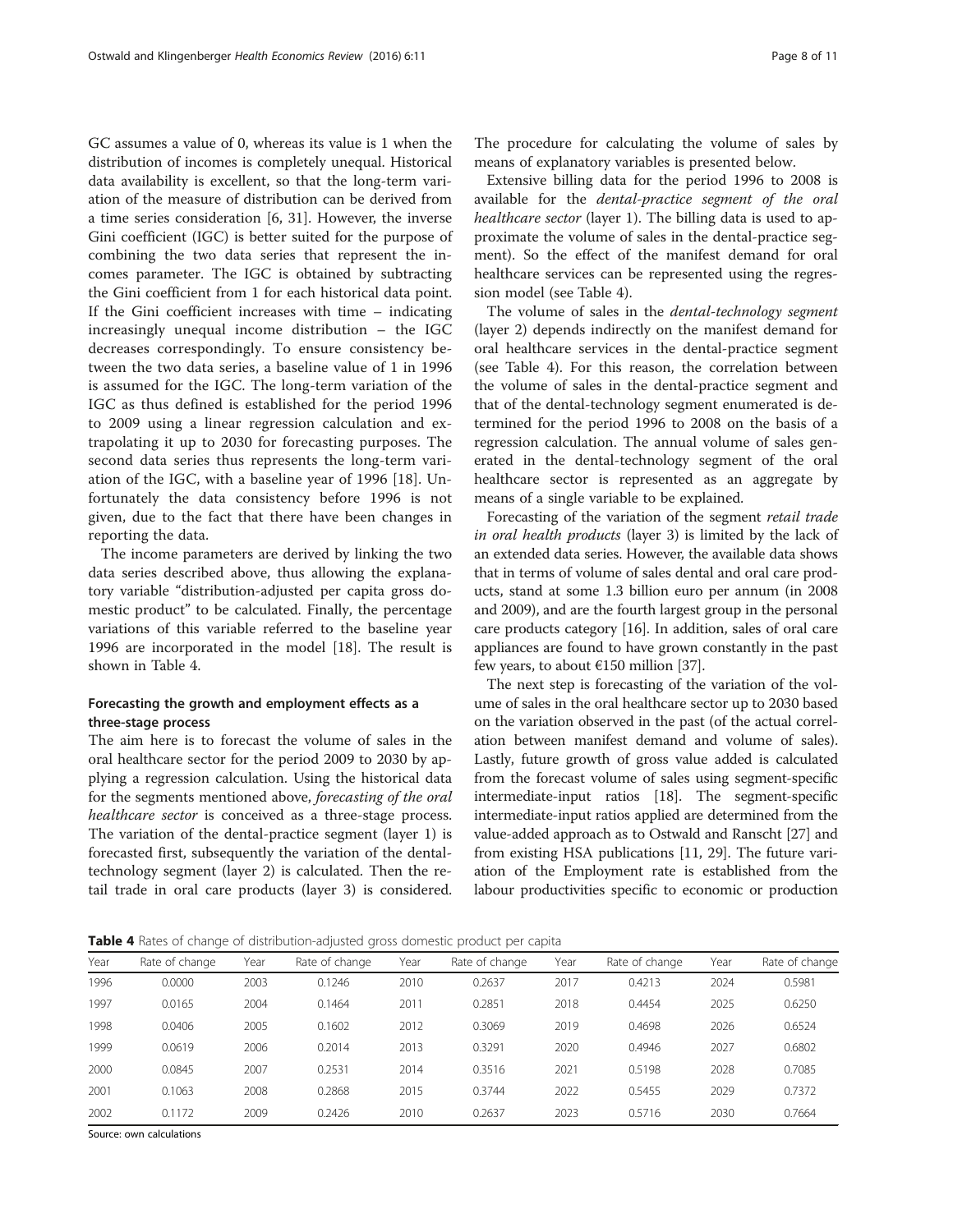sectors. Using a similar methodology to that of the "Sachverständigenrat" (Council of Experts on Healthcare) [31], sector-specific labour productivities are applied, in this case again determined from the value-added approach used by Ostwald and Ranscht [27] and from published HSA material  $[11, 29]$ . The specific labour productivities<sup>4</sup> are then linked to the numbers of workers from past years to permit determination of the employment effects accrued from the value added [19].

#### Results

On the basis of the calculations and forecasting model described, a brief overview of the main results is given below.

To allow for uncertainty in the forecasting of the future income variance, the variation of sales is presented in three different income scenarios for the primary oral health care sector and the secondary oral healthcare market respectively. The baseline scenario assumes an annual income growth of 1.96 %, which corresponds to average income growth in the period 1996 to 2008. In addition, the effect of smaller annual growth (1 %) (lower scenario) and of greater annual growth (3 %) (upper scenario) on sales in the primary oral healthcare sector and the secondary oral healthcare market is predicted.

In the baseline scenario, the forecasted volume of sales for the oral healthcare sector as a whole in 2030 is €22.71 billion. This represents an increase over 2010 of €4.3 billion, or 19.0 %, the secondary oral healthcare market being expected to account for a higher proportion of total sales in 2030. Whereas the privately funded segment amounted to 29.6 % of the oral healthcare sector's volume of sales in 2010, by 2030 this proportion increases to 39.8 %. The secondary oral healthcare market will increase from €6.73 billion in 2010 to €10.76 billion in 2030 (a relative increase of some 60 %). This means that the growth of sales on the secondary oral healthcare market  $(2<sup>nd</sup> OHM)$  is forecast to be significantly higher than that of the total volume of sales in the oral healthcare sector as a whole (19.0 %), thus emphasizing the growing importance of private forms of funding in the oral healthcare sector. Furthermore, throughout the scenarios the secondary oral healthcare market is seen to be expanding significantly. The primary oral healthcare sector, on the other hand, will exhibit more differentiated performance in accordance with the variation of incomes.

The variation of employment similarly underlines the importance of the oral healthcare sector in labour market terms. Starting from a figure of 410 000 in 2010, the number of workers in the oral healthcare sector is forecast to increase to approximately 486 000 in 2030. This corresponds to an 18.6 % increase in employment in the period 2010 to 2030. This contrasts to the trend of employment in the economy as a whole, which is expected to show negative growth (−0.6 %) up to 2030, the oral healthcare sector is likely to experience an annual increases in employment of some 0.86 %. Given stable contextual conditions, dentistry in Germany will contribute to preserving jobs and creating new employment opportunities.

The purpose of the specific Satellite Account for the oral healthcare sector and the additional forecasting model developed here is to measure and estimate the growth and employment effects of the oral healthcare sector in Germany. The methodological approach is based on the research project "Development of a National Health Satellite Account". For the first time it is possible to estimate the impact of the three layers of the oral healthcare sector on growth and employment in Germany.

The description of the forecasting model adduces two crucial determinants of growth in the oral healthcare sector – namely, morbidity and income. Morbidity and income likewise have a significant impact on the growth of the oral healthcare sector. Statistics of dental registrations and empirically proved time requirements estimates for dental care were used to take the supply side into account.

The first result of the forecasting model shows that the oral healthcare sector will grow during the next years in terms of gross value added and numbers of workers. According to this model, by 2030 gross value added in the oral healthcare sector will amount to €15.9 million, which corresponds to a 19.2 % increase. The secondary oral healthcare market, which is likely to account for nearly 40.0 % of the oral healthcare sector in 2030, will gain considerable importance. For the period under research, the figures for the secondary oral healthcare market reflect the growth of dental awareness in society and the associated control-oriented demand of oral treatments by the patients.

#### Discussion and conclusion

The methodology used in this paper is a first attempt to simulate the economic impact of the oral healthcare sector from a macroeconomic point of view. The Satellite Account and the forecasting model are based on the Systems of National Accounting and additional primary statistics. The forecast is a status-quo projection to the year 2030. The variances in some of variables try to describe the influence of the parameters to growth and employment in Germany. However it should be stated that any future healthcare reforms may influence the trends forecasted in the oral healthcare sector (i.e. direction of "cost containment" in the oral healthcare system).

Regarding the demographic change there could be some shifts as well. Especially with new Census' being conducted and the increasing number of older people within the given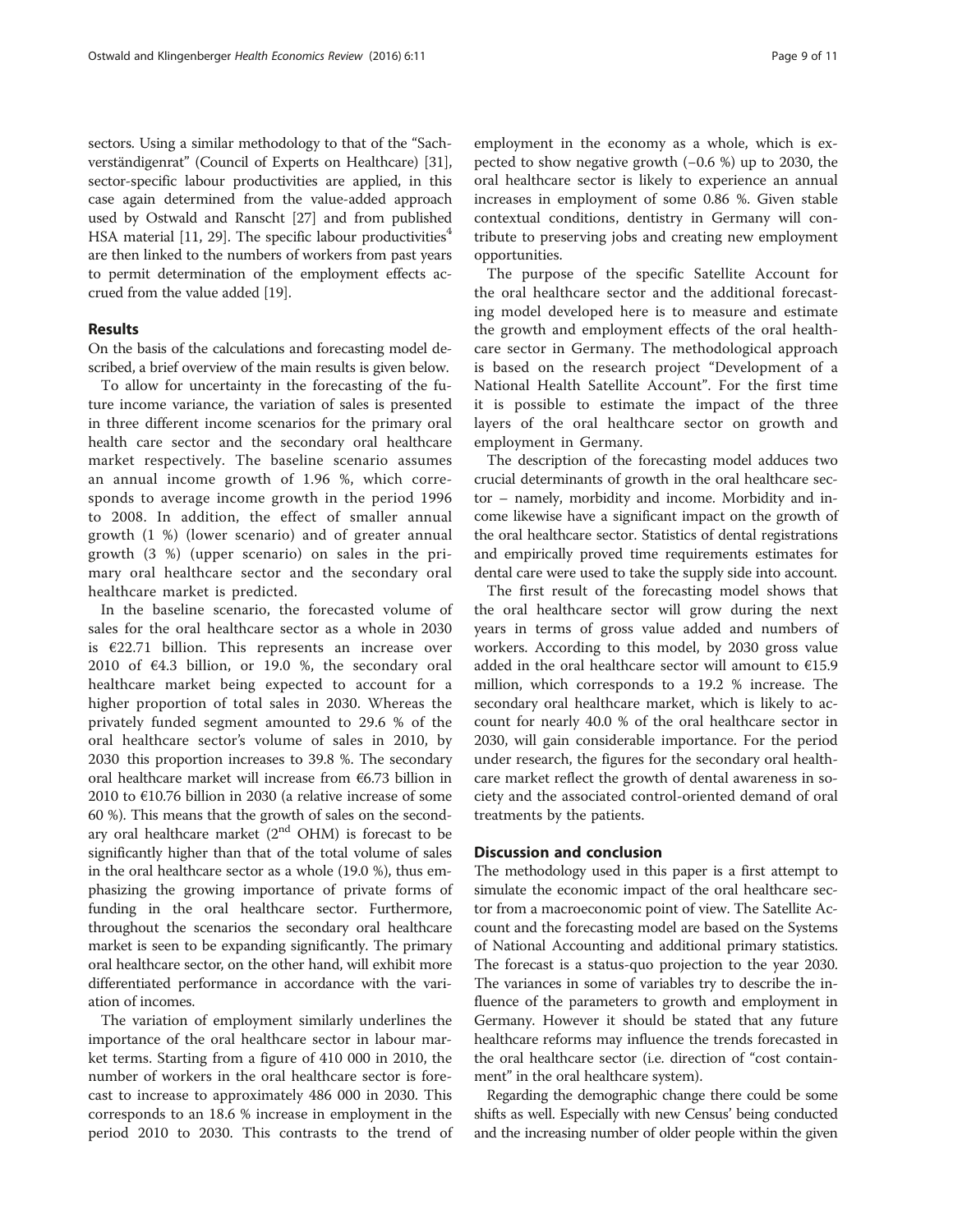period can change the results. Furthermore age itself is a multidimensional factor [8, 35, 36] that needs to be considered in future research. For instance, it would be reasonable to distinguish between the biological age, the psychological age, or the social age. The reason is that each of these dimensions has its own influence on the decision to buy a special product. Therefore, e.g. the linear measurement of age by calendar years could be changed. Additionally it could be distinguished between age-, period- and cohort effects, which it is not possible using cross-sectional data described above. For future research it may be appropriate to include additional data of the supply side (e.g. changing shares of employed and resident dentists, changing forms of practice).

Conclusively the postulated intermediate-input ratios may vary and labour productivities may grow faster than assumed in the model. Moreover assumed prices (fees and material and laboratory costs) may likewise vary. Given that these parameters are subject to dynamic change, the direction of their variation should be monitored constantly. Fine adjustment of the model would be displayed if the parameters exhibit an unexpected pattern of variation. Last but not least the data set should be brought up to date in order to consider the financial crisis' impact.

The model permits regular, real-time evaluation of the variation of sales, gross value added and employment in the oral healthcare sector. Aligning forecast data with actual conditions, could then form the basis for a valuable health-economics monitoring system in terms of the heuristics of research.

## **Endnotes**

<sup>1</sup>The Standard Assessment Scale for Dental Treatment Items (BEMA) is the basis for billing dental treatments in the German statutory health insurance scheme.

 $2$ The Dental Fee Schedule (GOZ) is a legal instrument that governs charges for dental treatments in Germany.

<sup>3</sup>"Workers" (ET) are defined as employees, selfemployed persons or assisting family members focused on acquisition. The number of workers in the oral healthcare sector thus includes not only self-employed dentists in private practice and their practice staff, but also persons employed in the dental industry, dental laboratories and (proportionate) the medical and healthcare products and devices trade. <sup>4</sup>

<sup>4</sup>On the basis of retrospective observations the productivity of labour is assumed to increase by 1 % per annum.

#### Competing interests

The authors declare that they have no competing interests.

#### Authors' contributions

DO developed the specific satellite account, implemented the macroeconomic model to forecast the growth and employment effects, drafted the manuscript. DK: contributed as an expert in the oral health care with his knowledge, identified and delivered the specific data for the macroeconomic model, participated especially in validation, discussion and conclusion. All authors read and approved the final manuscript.

#### Author details

<sup>1</sup>WifOR Wirtschaftsforschung, Rheinstr. 22, 64283 Darmstadt, Germany. 2 Institut der Deutschen Zahnärzte (IDZ), Universitätsstr. 73, 50931 Köln, Germany.

#### Received: 18 November 2014 Accepted: 24 February 2016 Published online: 19 March 2016

#### References

- 1. BASYS/WifOR. Gesundheitswirtschaftliche Gesamtrechnung II (in process). 2015 2. Cassel D. Demographischer Wandel-Folgen für die gesetzliche
- Krankenversicherung. Wirtschaftsdienst. 2001;81(2):87–91.
- 3. DBResearch. Wachstum mit dreifacher Schubkraft. Frankfurt am Main. 2010. 4. Destatis. Bevölkerung Deutschlands bis 2060 – 13. Wiesbaden: Koordinierte
- Bevölkerungsvorausberechnung; 2015.
- 5. Ettinger RL. Demography and dental needs, an international perspective. Gerodontology. 1993;1(10):3–9.
- 6. Eurostat: Gini coefficient and ILC\_DI01 distribution of income by quantiles. http://ec.europa.eu/eurostat/statistics-explained/index.php/ Income\_inequality\_statistics (2010). Accessed 26 August 2010
- 7. Felder S. Lebenserwartung, medizinischer Fortschritt und Gesundheitsausgaben: Theorie und Empirie. Perspekt Wirtsch. 2006;7(s1):49–73.
- 8. Fries JF. Aging, Natural Death, and the compression of morbidity. New England J Med. 1980;303(Heft 3):130–5.
- 9. Glastetter, W. Konjunktur und Wachstumspolitik. Berlin: 1995
- 10. Henke K-D, Ostwald DA. Health satellite account: the first step. Int J Behav Healthc Res. 2012;3(2):91–105.
- 11. Henke KD, et al. Erstellung eines Satellitenkontos für die Gesundheitswirtschaft in Deutschland. Baden-Baden: 2010
- 12. Herder-Dorneich P. Ökonomische Theorie des Gesundheitswesens. Baden-Baden: 1994
- 13. Hesse S. Input und Output der Gesundheitswirtschaft Eine Stabilitätsanalyse der Gesundheitswirtschaft in Bezug auf die gesamtwirtschaftliche Bedeutung in den Zeiten der Finanz- und Wirtschaftskrise, PL Academic, Research Verlag. 2013. Frankfurt am Main.
- 14. Hilbert J, Fretschner R, Dülberg A. Rahmenbedingungen und Herausforderungen der Gesundheitswirtschaft. Manuskript. Gelsenkirchen: Institut Arbeit und Technik; 2002.
- 15. Holm-Pedersen P, Vigild M, Nitschke I, Berkey DB. Dental Care for Aging Populations in Denmark, Sweden, Norway, United Kingdom, and Germany. J Dent Educ. 2005;69(9):987–97.
- 16. Industrieverband Körperpflege und Waschmittel (IKW): Jahresbericht 2010/2011. http://www.ikw.org/fileadmin/content/downloads/IKW-Allgemein/IKW\_JB\_20112012.pdf (2012). Accessed 3 March 2015.
- 17. Kiyak HA. Successful aging: implications for oral health. J Public Health Dent. 2000;60(4):276–81.
- 18. Klingenberger D, Ostwald DA, Daume P, Petri M, Micheelis W. Wachstums- und Beschäftigungseffekte der Mundgesundheitswirtschaft – Ergebnisse einer gesundheitsökonomischen Trendanalyse bis 2030. Köln: IDZ-Materialienreihe Band 33; 2012.
- 19. Klingenberger D, Ostwald DA. Die Mundgesundheitswirtschaft als Beschäftigungstreiber der deutschen Wirtschaft – Ergebnisse einer gesundheitsökonomischen Trendanalyse. In: Kirch, WT. Hoffmann and H. Pfaff (eds): Prävention und Versorgung, pp. 940–954. Stuttgart/New York (2012)
- 20. Klingenberger D, Schneider M, Hofmann U, Köse A. EURO-Z-II Preisvergleich zahnärztlicher Leistungen im europäischen Kontext. Köln: IDZ-Materialienreihe Band 34; 2015.
- 21. Kressin NR, Boehmer U, Nunn ME, Spiro A. Increased Preventive Practices Lead to Greater Tooth Retention. J Dent Res. 2003;3(82):223–7.
- 22. Kronenberg T. The impact of demographic change on energy use and greenhouse gas emissions in Germany. Ecol Econ. 2009;68(2009):2637–45.
- 23. Kronenberg T. Demographically induced changes in the structure of final demand and infrastructure use. In: Kronenberg T, Kuckshinrichs W, editors.